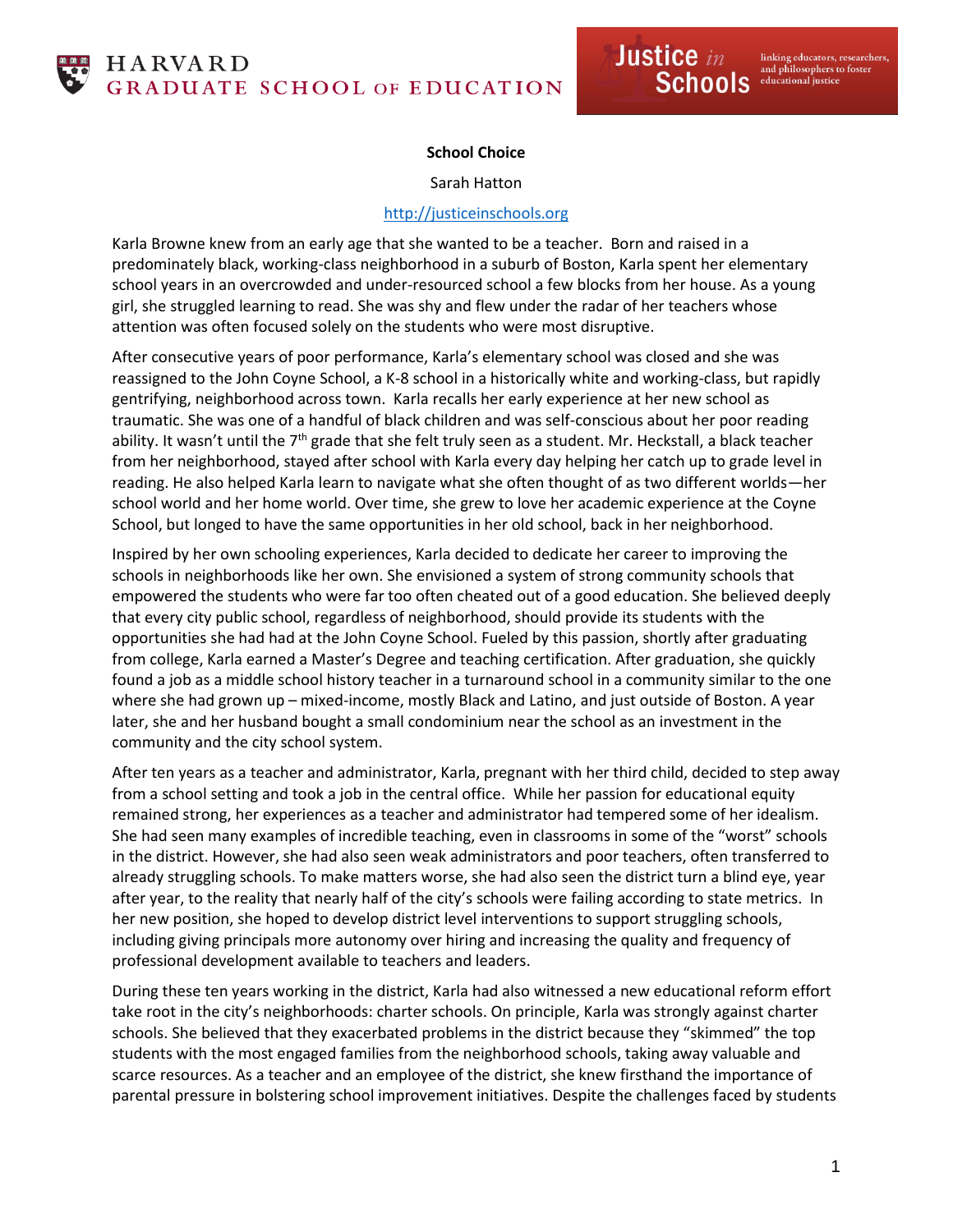and teachers in district schools, she felt that parents had the responsibility to keep their children in neighborhood schools, and continue to advocate for their improvement. When a high performing charter network wanted to open in her neighborhood five years ago, Karla had been a vocal community advocate against the proposal. Despite her objections, the charter school gained approval from the zoning board and quickly earned a reputation for being the best school in the neighborhood. Many of the young families on her block sent their kids to the charter school despite her attempts to persuade them otherwise.

Shortly after Karla had taken her new position in the central office, she and her husband received her oldest daughter Maya's kindergarten assignment in the mail. Maya had been assigned to the Newbury School, a Level 3 school considered the "worst" in their neighborhood. Karla knew that due to consistent underperformance and dismal test scores, the Newbury School was on the brink of earning Level 4 status in the fall. In an effort to avoid Level 4 designation, the district had replaced the principal midyear with a young, energetic leader who had already helped to turn around an urban school in another district. While new leadership was promising, Karla knew the Newbury School had a long way to go. The facilities needed renovation and there was a group of problematic teachers that needed to retire. These changes would not happen overnight. Driving by the school on her way to work every day, she was reminded of her own experiences in a failing school and the price she had paid as a struggling reader. The thought of her own daughter in a similar school made her stomach sink.

Days after the Browns received Maya's assignment in the mail, Karla, still in a fog of confusion and frustration, did something that she never imagined she would do. She went to visit the same charter school she had advocated against only a few years before. Impressed by the instructional vision of the principal, the small student-teacher ratio, and the recently renovated facilities, Karla filled out an application to enter Maya's name into the lottery. With her own child's education on the line, she finally saw where many young families in her neighborhood were coming from. The school was in their community *and* afforded students the same opportunities she had had at the John Coyne School. While Karla strongly believed that charters exacerbated systemic problems, she did see their value for individual children currently in the system. When one of these children was her own daughter, this mattered far more than it ever had to her before.

In the weeks following that visit, Karla agonized over what to do, as she waited to hear if Maya, would even get in. However, when she finally received the charter's letter of acceptance, Karla felt torn. She knew that many of her neighbors would be ecstatic to earn a coveted charter school seat. Would Karla be crazy to consider giving it up? She had been impressed by what she had seen during her visit. She knew Maya would thrive in the small classes offering individualized support. She also knew Maya would be set up for academic success; over half of the school's graduating class of sixth graders had earned admission to exam schools in the district, which were feeders for selective colleges around the country. It would be hard to turn down an opportunity for Maya to be a part of this educational community.

But what would her colleagues think if she pulled Maya from the school she herself was working to improve? How would this impact her credibility to implement her ambitious plans for the district? Moreover, while the charter school produced strong academic results, as measured by high test scores and exam school acceptance rates, Karla believed the purpose of school went beyond academics. Helping students develop a strong sense of self and pride in where they came from had always been central to her work in the classroom. In the charter school, most of the teachers were white and lived outside the neighborhood. In contrast, Karla knew that many of teachers at the Newbury School were born and raised in the neighborhood. She knew that having Mr. Heckstall, a teacher who looked like her and lived in her community, had been transformational in her own life. She wanted her daughter to